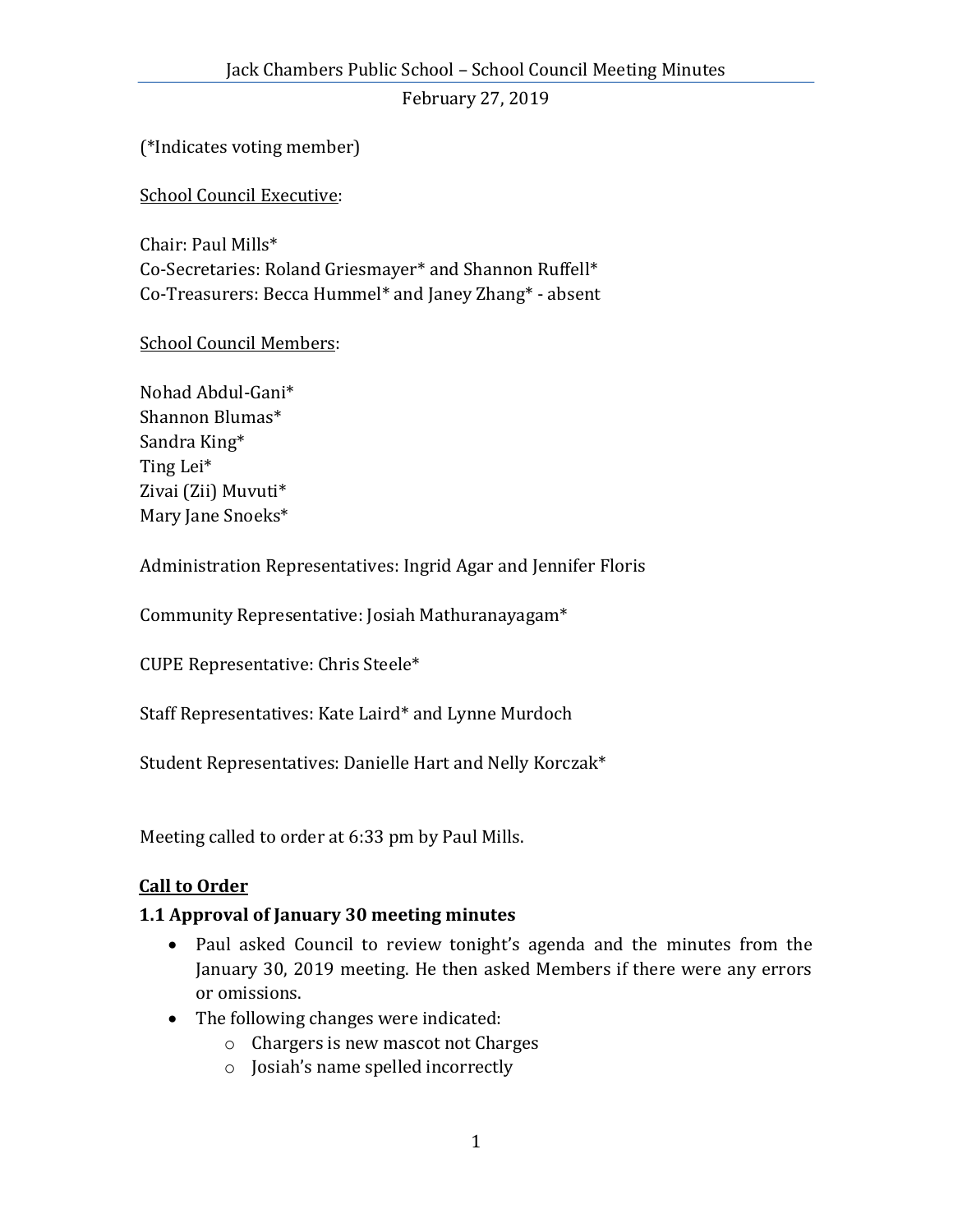Motion to accept the agenda and minutes from the Council meeting of January 30, 2019 put forth by Paul and seconded by Shannon R.

#### **1.2 TVDSB Message**

- Welcome message from Corrine Rahman, TVDSB Trustee wards 2-6, 27 schools
- The Trustee is responsible for advocating for students and working with schools and the board to allocate resources. Trustees do not work directly with parents but instead directly with teachers and administration.
- Jen Floris, the new Vice Principal, was introduced.

#### **Chair Report**

**2.1** Nothing to add

# **Administrator's Report**

# **3.1 Mascot Update – Dani & Nelly**

- Nelly said the students are very excited about the new mascot and the feedback has been fantastic.
- The logo design is still underway a parent and 4 students are creating it then it will be opened up to more students to provide further feedback in a workshop.
- A mural artist will work in the foyer and the new Charger image will be in the gymnasium.

#### **3.2 Ecoleague Action Project Funding and Reforest London, Parks Contest - Claire Gulliver, grade 8 teacher**

- Funding of \$400 has been provided for plantings.
- The Reforest London project has initiated 60 seeds to be planted. There will also be a donation of 6 trees to plant and 6 shrubs.
- Parks Contest voting starts on Monday March  $4<sup>th</sup>$  and as many votes as possible are needed. The grand prize is a 5 day trip for the entire class to a National Park.

# **3.3 TVDSB Operational Plan - Ingrid**

- Completed in Fall 2018
- Objectives:
	- o Improve student achievement in mathematics
		- Most relevant to Jack Chambers
		- Actions to be rolled out during staff meeting. For example, the opportunity to go into a colleagues classroom to observe their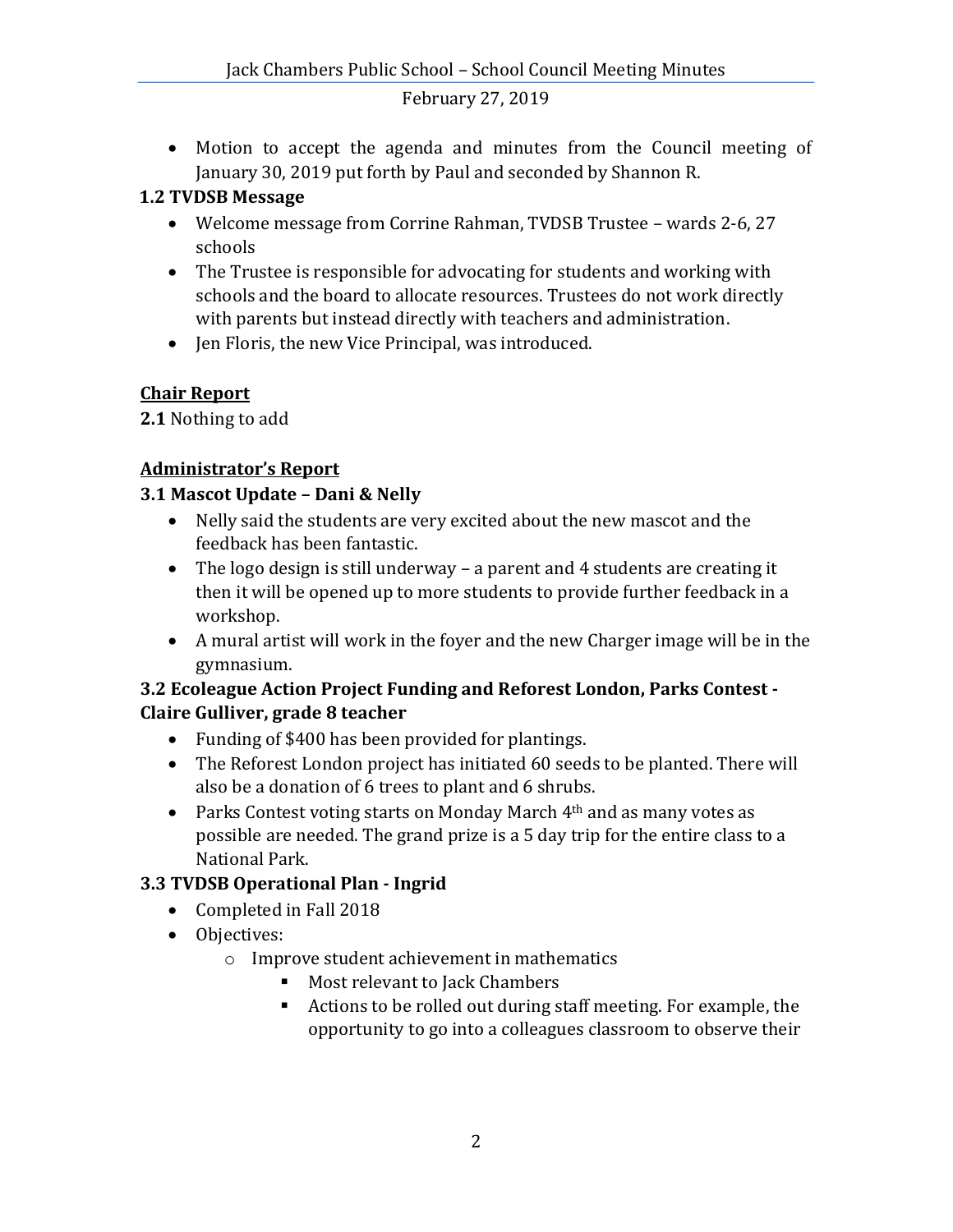lesson. The fundamental foundations of mathematics newsletter as well as apps like Seesaw.

- Short term indicators this will be part of the school improvement plan. Thinking questions were determined by grade level by the teachers and the information was gathered and the same test will be administered to determine the improvement. Results were 50/50 of meeting the ministry standards at the beginning of the year.
- Review EQAO data thinking versus knowledge versus application questions and it was determined that thinking questions was to be the area of focus.
- o Improve the Five Year Graduation Rate
- o Enhance Communication and Engagement Within Our TVDSB Community
- o Create Secondary Learning Experiences and Environments that are Engaging, Inclusive and Relevant
- o Create Equitable and Inclusive Learning and Work Environments for Students and Staff to Achieve Success

# **3.4 School Improvement Plan - Ingrid and Jen**

- Reflection from June 2018 to create the school improvement goal.
- Plan address thinking questions with a focus on math vocabulary.
- Act it is an evolving document
	- o 4 strategies
		- **Increase Teacher capacity**
		- **Create grade level thinking questions**
		- Teach problem solving strategies
		- Use rich math vocabulary on a daily basis
			- Lynne spoke about how she does it in grade 3 by using her abacus. They also do "math talk" and students explain how they thought about the problem and then it is discussed. They also use real math thinking to get them to relate to the math.
			- Kate uses an app called BitzBoard that can be tailored with images and audio which also has games.
			- Jen added that they are moving from the Act phase to the Assess and Observe to end up on the Reflect stage at the end of the school year.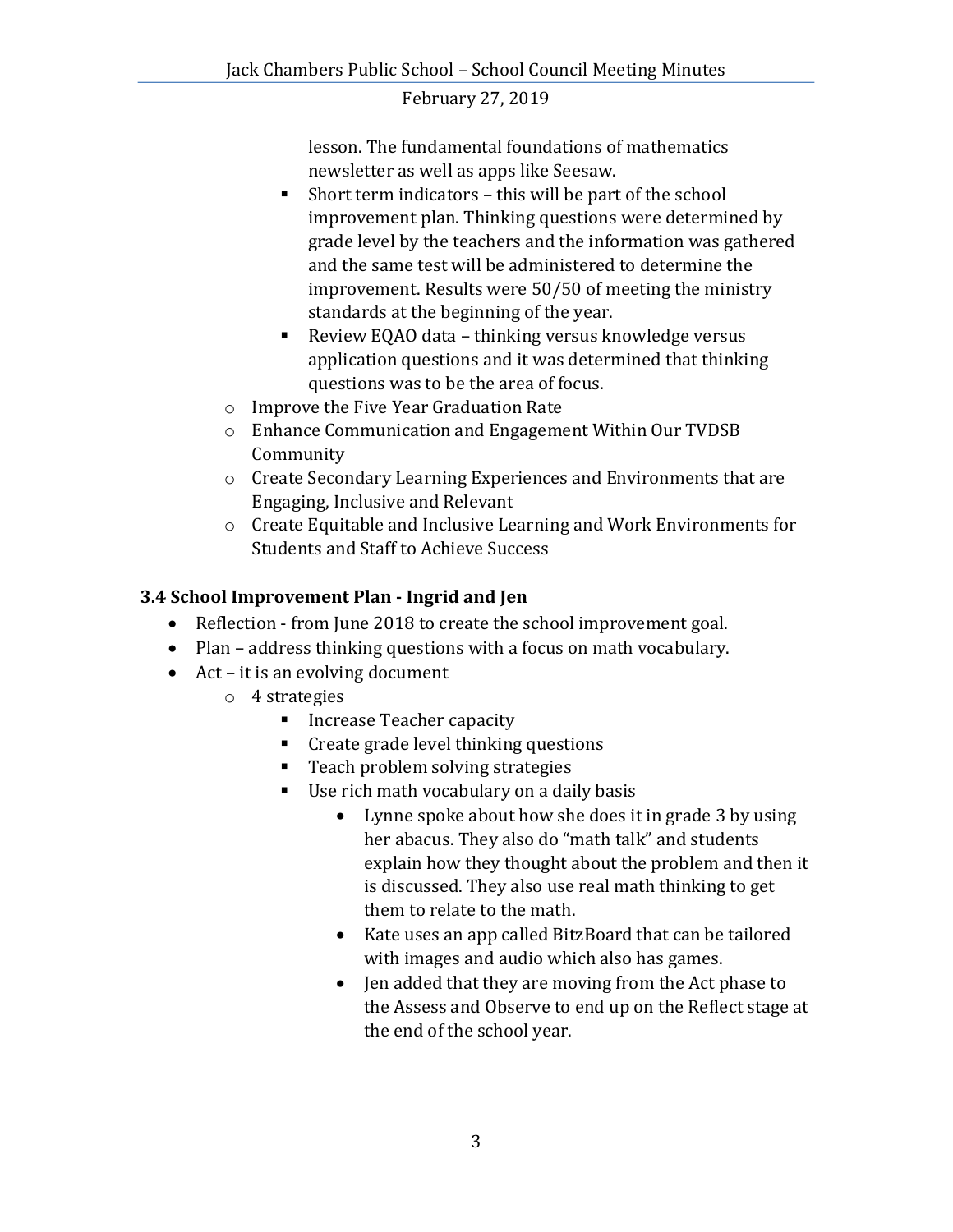• Ingrid is using a booked called Visible Learning and this is to be shared during the next staff meeting.

#### **Treasurer Report**

# **4.1 Financial Update**

- Balance as of January 29, 2019: \$10,535.85
- New transactions as follows:
	- +\$30 Movie night deposit
	- + \$1.25 Profit from basketball tournament

-\$1,120.42 AED purchase

- -\$1,013.22 Forest of Reading
- \$231.28 Popcorn maker
- Balance as of February 27, 2018: \$8,202.18 +\$1,633.76 January hot lunch (added late)

Previously committed funds: -\$1513.08 Volleyball equipment -\$1,000 Music repairs -\$817.18 IPAD's -\$2,281.23 Chrome Books

Outstanding available cash balance \$4,224.45

# **4.2 Parent Involvement Fund - \$854.00**

- \$500 allotted for this school year and \$354 remaining from last year.
- Shannon R. suggested a booth inside of the gym at this year's JK orientation with more materials and a signup list for School Council
- Shannon B. suggested to engage older students at Chambers Day and Meet the Teacher Night

# **Committee Reports**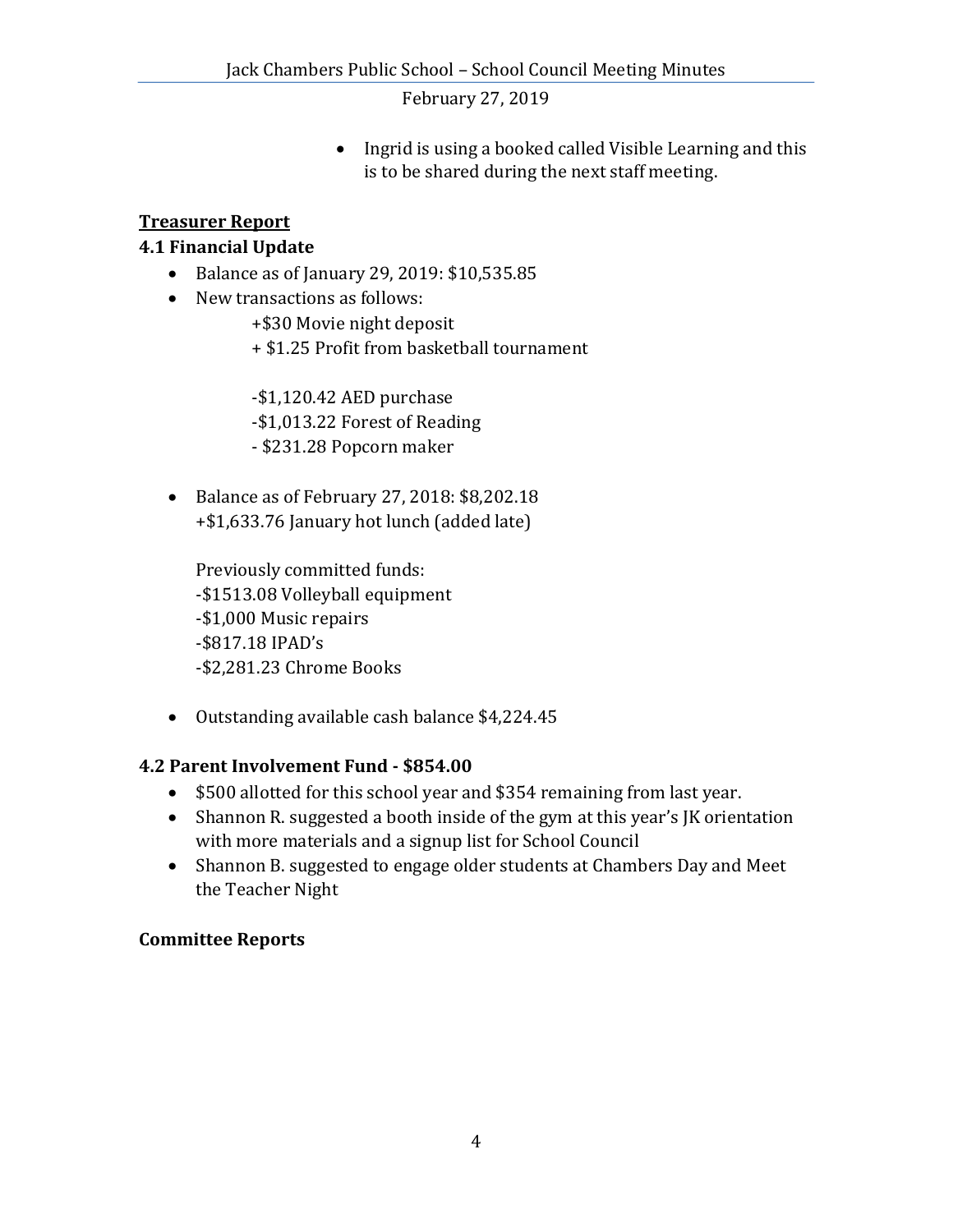# **5.1 Fundraising Committee – Coffee House – Kate, Rebecca, Shannon**

- Kate relayed that the music staff and students have worked very hard with a mix of different musical styles and the event is sold out (capped at 250)!
- It will be a fancier evening with tables, tea lights, desserts, coffee and tea
- \$2,000 has been raised in silent auctions

# **5.2 STP - Update**

- Surveys have now closed with 110 completed (60 higher that he program has ever had).
- They are moving forward to traffic counts on March  $4<sup>th</sup>$  and  $5<sup>th</sup>$  and they need more volunteers.
- The next step is the meeting to go through the data collected and MJ asked that council provide funds to purchase light refreshments for up to \$150.00. This motion was put forward by Roland and seconded by Shannon R. It was passed with 11 in favour. \*\*\*After the meeting it was determined these funds could be used from the Parent Involvement Fund.

# **5.3 Chambers Day – Friday, May 31**

- Suggestions were made for a carnival and also to move it to after school. After discussion it was determined to keep the same event as in the past and make tweaks next year if desired.
- Chambers Day was envisioned as a celebration of school and community and is a 1.5 hour event over an extended lunch hour.
- Pizza, chips, drinks, freezies and ice cream sandwiches are typically sold.
- 20 volunteers are needed to run the event and set up begins at 9 am.
- The possibility of cash online was explored with the thought of a cash line and ticket line to make the event faster especially for full pizza orders.
- A committee was formed led by Paul and including Ingrid, Roland, Shannon R, Sandra and Josiah.

# **5.4 EQAO Night / TVPIC Parent Engagement Grant**

- This event is at the end of March and a grant of \$1,000 covers interpreters, babysitting, take aways, refreshments (20% maximum).
- Nohad volunteered to help Ingrid with the event.
- **5.5 Pay-it-forward – Update – Zii & Ingrid** 
	- A Thames Valley Education Foundation (TVEF) video was played explaining Toonie Tuesday and ensuring students are "Ready to Learn" which includes having food, clothing and shelter.
	- Jack Chambers has the "Caring Fund" and the school has supported students in need of extra curriculars, eye glasses, etc. with support through the Optimist Club.